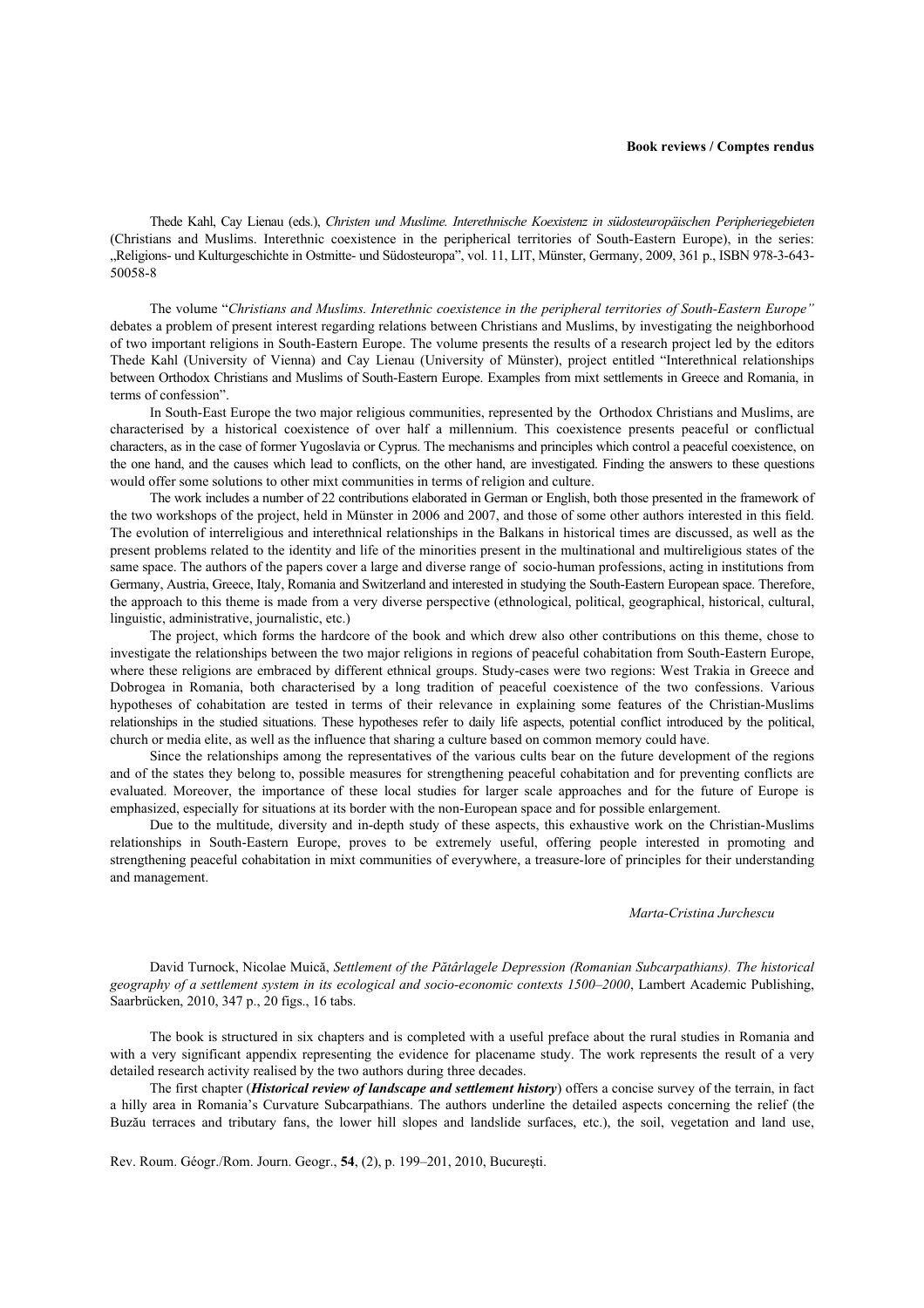focusing their study on landslides (their nature and significance) and on the settlement history (village names, village sites, the origin of settlements).

The chapter *Modern times: a century of continuity and change* outlines the contrast between the core area of the district with its emerging capitalist economy (evident in the centres of Pătârlagele and Măruntisu with their services and handicrafts) and the outlying areas where poorer people depended on subsistence agriculture based on the landslides and the remnants of the mature landscape higher up. The analysis is structured in four periods (before the First World War, the interwar period, the communist era, revolution and transition), each of them being detailed in terms of the specific features of economic activities, historic aspects and life quality: rural life in the hills with the significance of plums for preserves and brandy distillation for the first period, the creation of the collective farms, the territorial and functional reorganisation of the Pătârlagele area – "sistematizare" for the communist period and the restoration of private farming, pluriactivity based on the land for the last period.

The next two chapters (*Settlement profiles: (a) the official list of large groupings* and *Settlement profiles (b) the smaller villages and hamlets)* offer individual studies of all the settlements in the area. The total number of settlements is 119 and they are grouping into six classes of which classes Three to Six cover today's 25 official settlements; class Four includes four settlements which were commune centres before the administrative reforms of 1968, while the other 20 are the remaining villages which have official recognition as dependencies of Pătârlagele or Pănătău. Each individual study is detailed in the followings aspects: placename references, situation and historical outline, church history, village facilities, toponymy and statistics.

The fifth chapter, *Toponymy: Placename study with documentary and oral evidence* provides a rich field of research in view of landscape diversity and the long history of settlements accompanied by cropping, haymaking, pastoralism and forest work. This chapter includes a comprehensive review of the content: references to topography (the landslides, water supply, forest clearance), to human geography (to farming, to crops, to stockrearing and fruit-growing, to associated activities, to the local circulation and religious manifestations, to the other historical events).

In the sixth chapter, *Communes and other larger administrative areas,* the authors profile the old administrative divisions from Pătârlagele "Plasa" (used in the 1930s for a county district), on a chronological basis with reference to the key sources.

The book has 347 pages, 20 figures, 18 tables, representing the result of the research activity, making particular use of the map collection in the Romanian Academy Library, supplemented by fieldwork in Pătârlagele Depression.

## *Irena Mocanu*

Nicolae Florea, *Pedodiversitate şi pedociclicitate: solul în spaţiu şi timp* (Soil diversity and Soil cyclicity: the soil in space and time), Ed. ICPA, Bucureşti, 2009.

The amazing complexity and diversity of the soil cover has always been a challenging subject not only for soil scientists, but also for geographers and geologists, agronomists and environmentalists and for all people interested in the knowledge, preservation and protection of natural resources on Earth.

Prof. N. Florea's book "*Pedodiversitate şi pedociclicitate: solul în spaţiu şi timp*", ca. 280 pages, richly illustrated with tables, graphs and maps, represents an exhaustive approach to the above-mentioned problems.

By its topics – soil diversity and soil cyclicity, or more exactly the soil viewed in space and time – this book ranks among the breakthroughs world-wide in the soil science of the  $21<sup>st</sup>$  century.

According to the author, the soil entities, spatial soil diversity and their geographical aggregate represent concrete forms of the pedological space, and the cyclicity of soil genesis processes that lead to soil formation and evolution, respectively pedorhythms and pedofluctuations, being the expression of the pedological time. Space and time make up the background of soil existence.

The first seven chapters of the book offer the reader the opportunity of a very instructive journey in the field of soil diversity and soil cyclicity, starting from a general characterization of the pedosphere and its relationships with the other geospheres and ending up with the cyclic evolution of soils, pedorhythmicity and pedoperiodicity, (pedorhythms and pedofluctuations). Both aspects represent in fact one and the same facet of soil cover or the pedospere.

Of particular interest for both pedogeographers and environmentalists is the characterization and systematization of pedogeographical aggregate, a topic less developed in the international Soil Science.

Quite new and original is the concept and the scheme of soil and soil cover formation, a problem taking various balances of cyclic soil genesis and geological-geomorphic processes depending on different environmental conditions. This